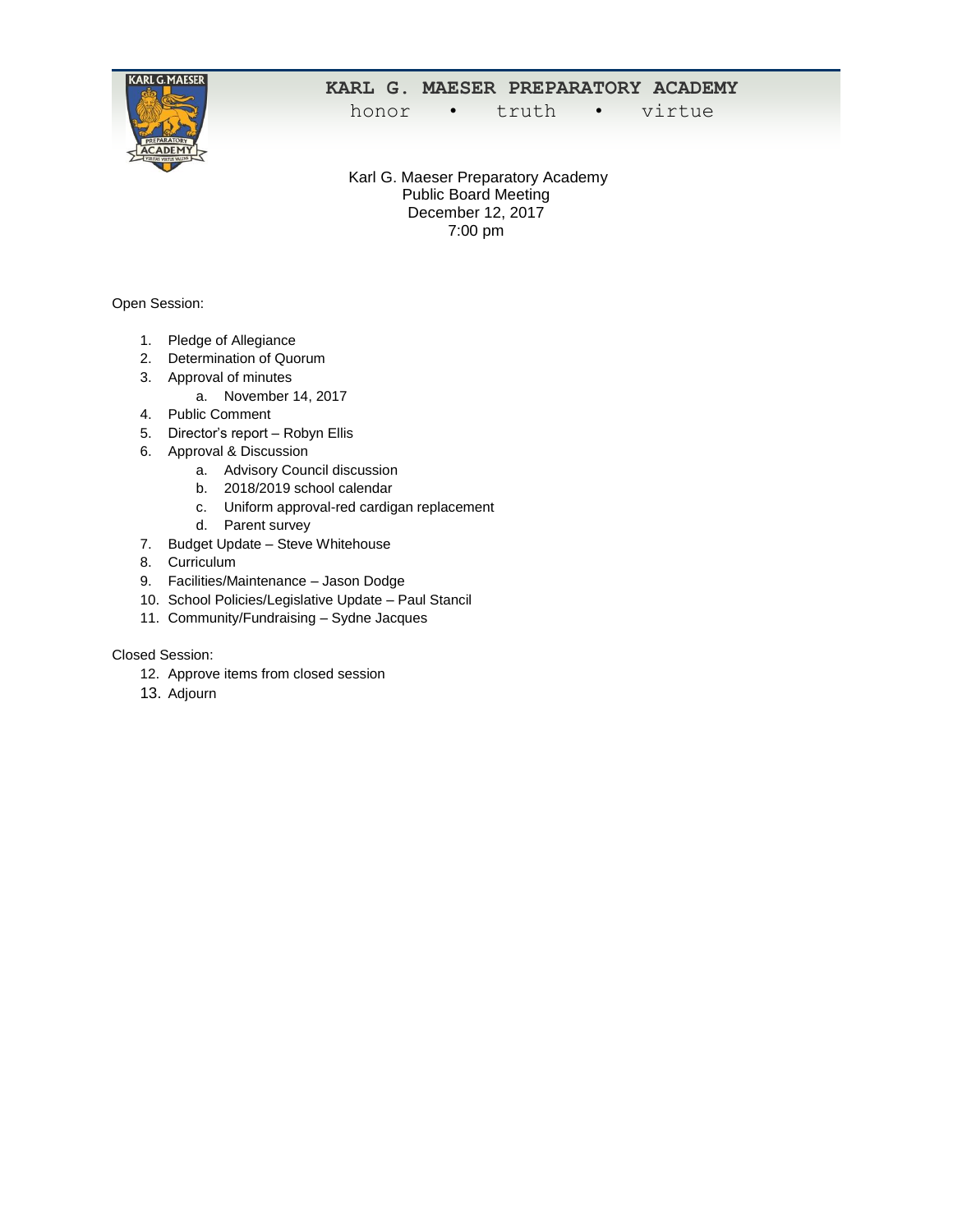Open Session: Start Time: 7:26 pm End Time: 8:33 pm

- 1. Pledge of Allegiance
- 2. Determination of Quorum **Yes, We have a quorum. Present-Cynthia Shumway, Steve Whitehouse, Brian Halladay, Paul Stancil, Janine See. Not attending-Jason Dodge, Sydne Jacques**
- 3. Approval of minutes
	- a. November 14, 2017 **Brian moved to approve the minutes of November 14, 2017. Brian seconded. Voting to approve was unanimous.**
- 4. Public Comment
- 5. Director's report Robyn Ellis

Re-enrollment period is over. There are about 50 that haven't re-enrolled 7<sup>th</sup> grade has 62 priority students, only about 40 openings, no new students for 8<sup>th</sup>, 9<sup>th</sup> -25 openings, 10<sup>th</sup> capacity, 11<sup>th</sup> capacity, 12<sup>th</sup> 84 enrolled

- 6. Approval & Discussion
	- a. Advisory Council discussion New educational leadership standards. We could create a committee of parents to sift through the new standards. The policies impact schools in pretty significant ways making it difficult to keep up on the new laws. This could become a sub-responsibility of the curriculum committee.
	- b. 2018/2019 school calendar
	- **c.** Uniform approval-red cardigan replacement **Steve moved to approve the new boy and girl sweater options from Land's End. Paul seconded. Voting to approve was unanimous.**
	- d. Parent survey
- 7. Budget Update Brian Halladay
	- Profit to Loss, net income \$275,000

If we have items that are over 100% we need to make different budget allocations

We collect fees for Winterim without having incurred the expenses. In the future we will present the information differently to match income with expenses. More of an activity based budgeting system. The state does a "true-up" in November based on the ADM

Retirement and HSA contributions were not kept up properly, we will have to correct this. It is going to be reconciled and automated.

- 8. Curriculum
	- There is some work going with the science department

Considering options for science fair participation and when that is applicable

- 9. Facilities/Maintenance Jason Dodge
- 10. School Policies/Legislative Update Paul Stancil

Senate tax bill does not kill private activity bonds, House bill does kill them. This would impact the ability to build facilities with private bonds. Dan Hemmett is looking for bills to run through the session.

Some thoughts on this that were suggested included property tax equalization of funding and impact fees on new home development, Mandated state online program (SAOP) Why would we have to pay additional fees for those students? The impact of students not finishing with online courses is significant, and also a formula for dividing school districts. In ASD they represent more people than the state senators.

11. Community/Fundraising – Sydne Jacques No items for discussion

## **Paul moved to move into closed session. Paul (aye), Janine (aye), Brian (aye), Cynthia (aye), Steve (aye)**

**Paul moved to move out of closed session. Brian seconded. Voting to approve was unanimous.** Closed Session:

12. Approve items from closed session

**Paul moved to approve the hiring of Nick Schein as IT specialist. Janine seconded. Voting to approve was unanimous.**